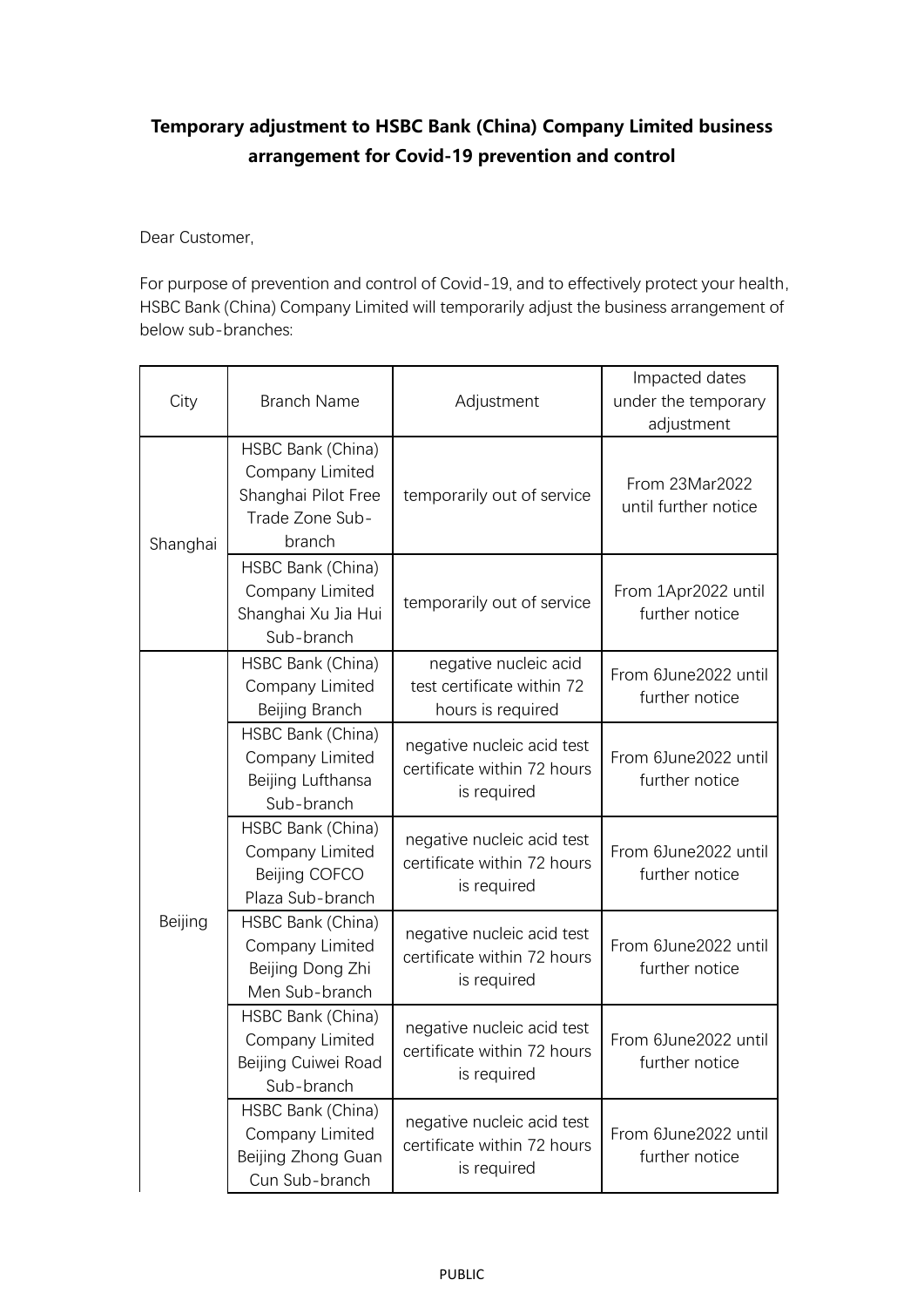| HSBC Bank (China)<br>Company Limited<br>Beijing Tuspark<br>Sub-branch                 | negative nucleic acid test<br>certificate within 72 hours<br>is required | From 6June2022 until<br>further notice |
|---------------------------------------------------------------------------------------|--------------------------------------------------------------------------|----------------------------------------|
| HSBC Bank (China)<br>Company Limited<br>Beijing<br>Zhongguancun<br>West Sub-branch    | negative nucleic acid test<br>certificate within 72 hours<br>is required | From 6June2022 until<br>further notice |
| HSBC Bank (China)<br>Company Limited<br>Beijing Yuan Da<br>Road Sub-branch            | negative nucleic acid test<br>certificate within 72 hours<br>is required | From 6June2022 until<br>further notice |
| HSBC Bank (China)<br>Company Limited<br>Beijing Wangjing<br>Sub-branch                | negative nucleic acid test<br>certificate within 72 hours<br>is required | From 6June2022 until<br>further notice |
| HSBC Bank (China)<br>Company Limited<br>Beijing Guanghua<br>Road Sub-branch           | negative nucleic acid test<br>certificate within 72 hours<br>is required | From 6June2022 until<br>further notice |
| HSBC Bank (China)<br>Company Limited<br>Beijing North Start<br>Sub-branch             | negative nucleic acid test<br>certificate within 72 hours<br>is required | From 6June2022 until<br>further notice |
| HSBC Bank (China)<br>Company Limited<br>Beijing Lido Sub-<br>branch                   | negative nucleic acid test<br>certificate within 72 hours<br>is required | From 6June2022 until<br>further notice |
| HSBC Bank (China)<br>Company Limited<br>Beijing China<br>Central Place Sub-<br>branch | negative nucleic acid test<br>certificate within 72 hours<br>is required | From 6June2022 until<br>further notice |
| HSBC Bank (China)<br>Company Limited<br>Beijing Jing Lun<br>Sub-branch                | negative nucleic acid test<br>certificate within 72 hours<br>is required | From 6June2022 until<br>further notice |

Please refer to HSBC China official website and HSBC China WeChat service account for latest information.

Instead of going into a branch, we highly recommend you to do your banking using our internet banking, mobile banking, phone banking, HSBC China WeChat service account (HSBC China customer service) as our digital banking channels.